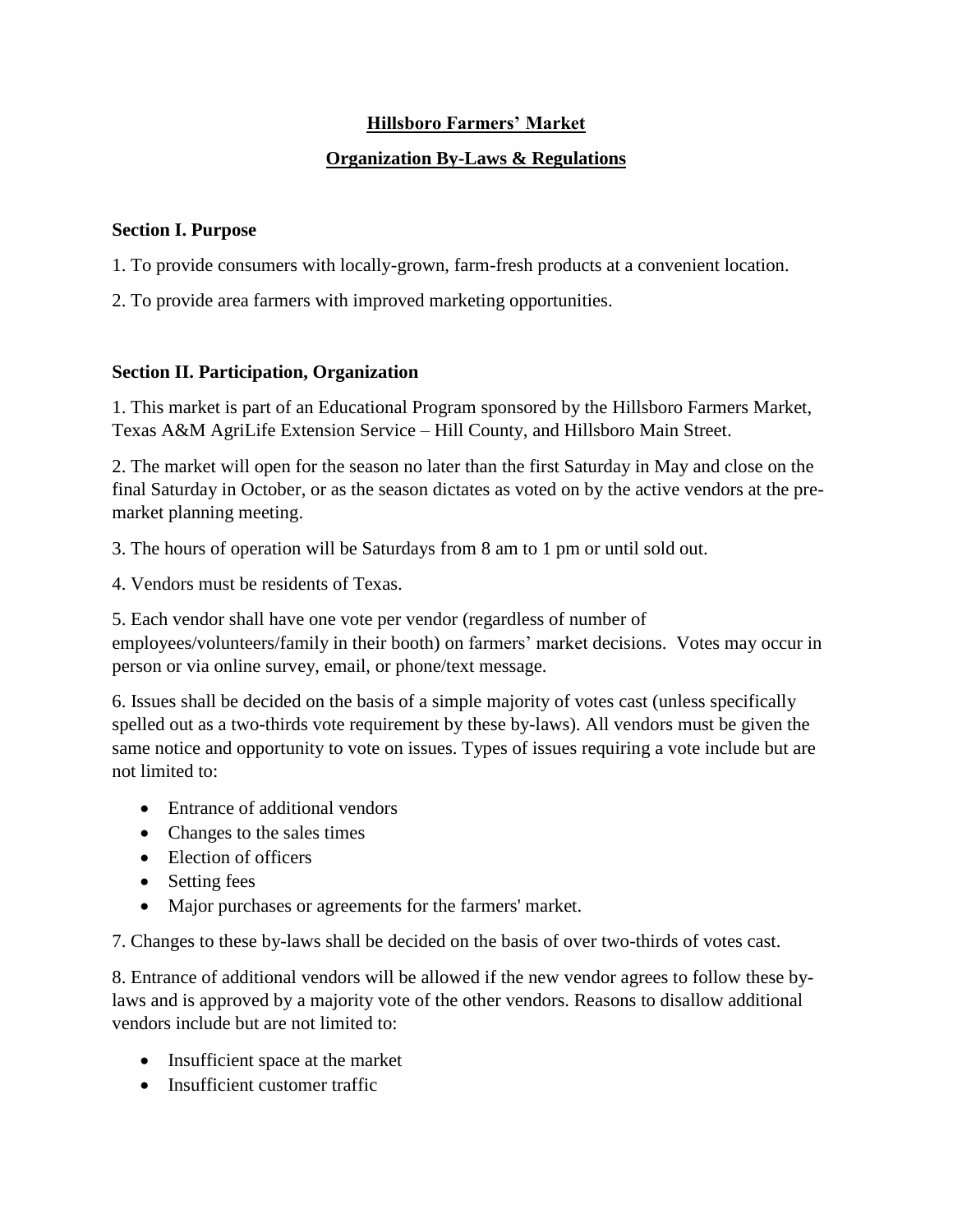- Excess supply of the commodities to be sold by the new vendors
- Not agreeing to follow by-laws.

9. New vendors will also receive one vote per vendor (regardless of number of employees/volunteers/family in their booth) on issues.

10. Farmers cannot transfer the right to be a vendor directly to another farmer.

11. Vendors can eject one who willfully violates these by-laws, or acts in any way unbecoming of a vendor as decided by a majority of other vendors, after a discussion and two-thirds vote of all active vendors.

12. Officers will be the President, Vice-President, Secretary and Treasurer. They must be vendors and will be elected for two year terms around the beginning of each sales season. The initial election will be staggered so that the President and Treasurer will not change in the same season. Positions can be combined with the exception of President. Each officer may be elected for a maximum of two consecutive terms in the same position.

- The President shall chair meetings, be the main contact person for vendors and the property owner, appoint committees and bring issues to the vendors as needed. They will also be responsible for visiting with prospective new vendors, securing a written application from them, and submitting the application to the market board for a majority vote prior to the new vendor being accepted.
- The Vice-President will assist with these duties as needed (optional position), and fill in for the President when they are unavailable.
- The Secretary will maintain up-to-date by-laws and mailing list, notify vendors of meetings, and keep minutes. They will also keep an updated list of active vendors, their emails and contact information along with social media pages and websites. These will be shared with Texas A&M AgriLife Extension Service – Hill County and Hillsboro Main Street.
- The Treasurer will collect weekly fees, pay bills, and keep financial records. Fees collected will be dropped off with a deposit slip in the Night Drop box at the Utility Billing office for the City of Hillsboro each Saturday following the close of the market. Fees will be deposited in the Farmers Market account controlled by the City of Hillsboro and Hillsboro Main Street staff.
- If an officer violates these by-laws, they will receive a warning for the first offense and be removed following a second offense. If an officer is removed, the board will elect by majority vote a replacement officer to fill the vacated position for the remainder of their term.
- If an officer resigns from their position, the board will elect by majority vote a replacement to fulfill the remainder of their term.

13. Texas A&M AgriLife Extension Service – Hill County and Hillsboro Main Street staff will play an advisory, non-voting role on the Farmers Market Board. The market should be vendor run and vendor led and strive to operate autonomously.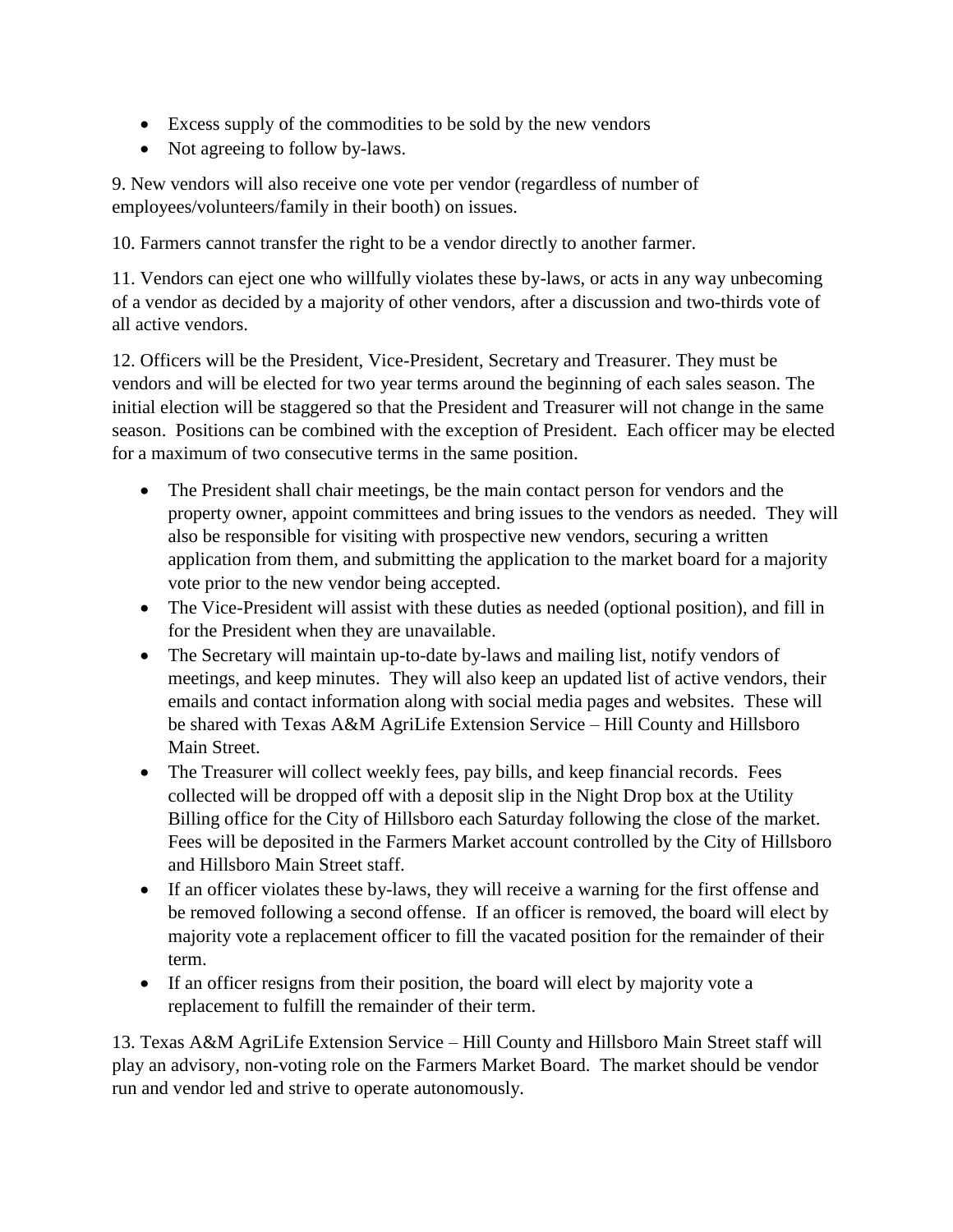14. The officers of the Board may create committees to serve specific needs of the Farmers Market. These committees will be made up of active members of the Farmers Market board.

## **Section III. Membership**

1. There is no annual fee for a market membership. Each active vendor maintains one vote for market business.

 An active vendor is defined as one that has participated in the Farmers Market at least 3 times in the past season and attendance at the pre-market planning meeting for the new season.

2. Fees consist of a weekly sales day fee of \$10 for one 18' X 20' vendor space. Exceptions for no fee will be made for the Master Gardeners, schools, special events that enhance the market, government agencies, youth and church groups. Other exceptions may be made on a case by case basis as voted on by a majority of active vendors. Vendors must provide their own table, chairs, canopies, signs, and refrigeration (if needed).

Collected fees will cover the joint costs of the farmers' market including but not limited to:

- Rent to the property owner (not applicable at this time)
- Advertising and promotions
- Charges for a bank account and other products or services

3. To gain or maintain membership, the vendor/farmer must attend the pre-market planning meeting each year. Failure to attend the meeting will disqualify vendors from active participation in the Farmers Market Board.

4. The Hillsboro Farmers' Market is open to all people regardless of race, color, age, sex, religion, disability, or national origin.

#### **Section IV. Rules**

1. Agreement to these by-laws and approval for a vendor must be received by a majority vote of current members prior to selling at the farmers' market.

2. All products displayed must be produced in Texas. Vendors may setup their space between 6:30am and 8:00am on market Saturdays, but all booths should be open for business by 8:00am. Vendors may choose to stay after 1pm independent of the market.

3. The Hillsboro Farmers' Market Board reserves the right to inspect or spot-check any farm records or growing sites as necessary to ensure that items being sold are grown in Texas.

4. No vendor selling more than 40% commercial or wholesale purchased produce will be permitted.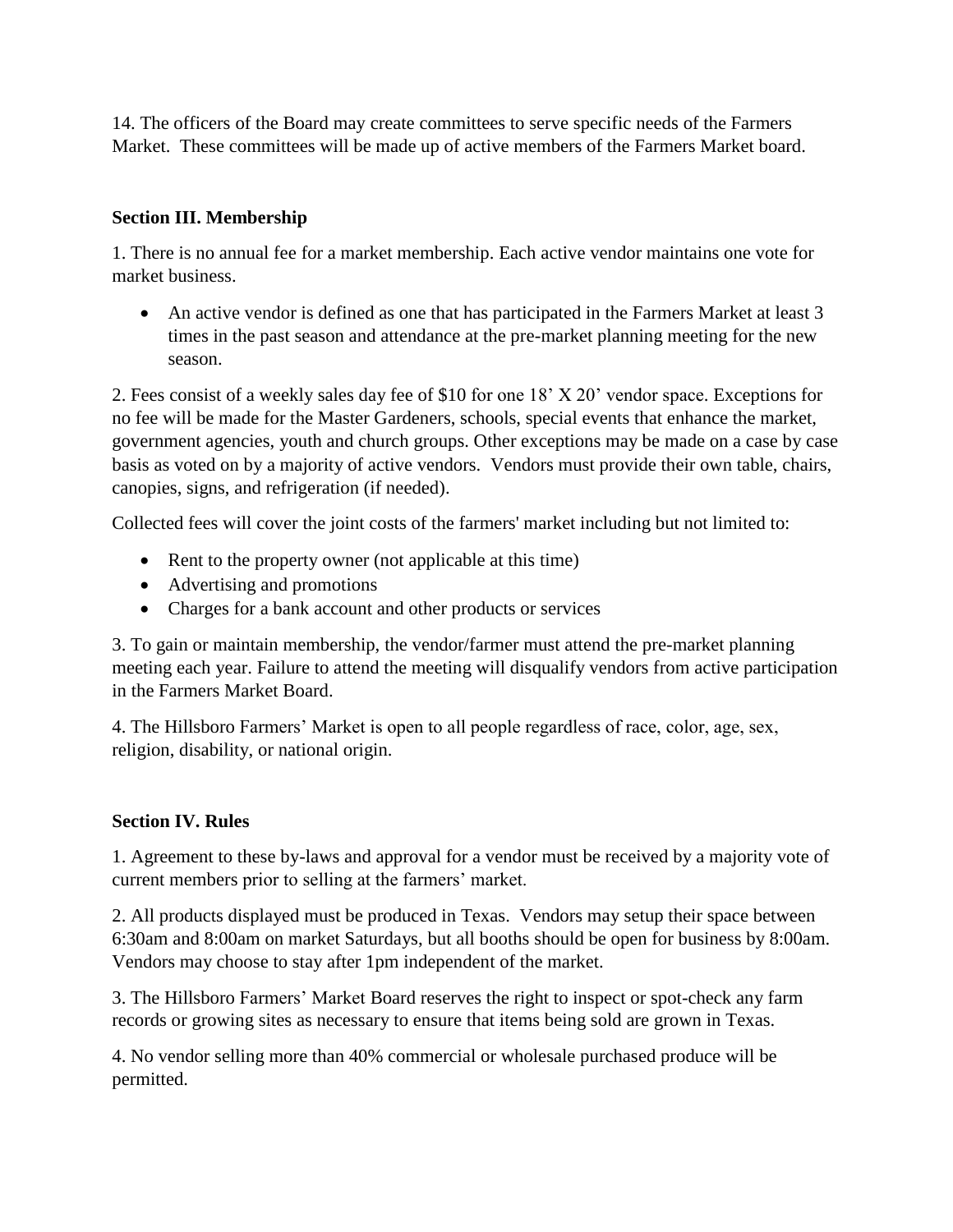5. Farmers shall indicate the major products they plan to sell on an application form to be submitted at the beginning of each season. Vendors are asked to send a weekly update of items that will be sold to [cmoore@hillsborotx.org](mailto:cmoore@hillsborotx.org) so that these items may be updated on the website and social media.

6. The following products are permitted to be sold:

- Vegetables
- Fruit
- Fruit baskets
- Herbs
- Bedding plants
- Seeds
- $\bullet$  Bulbs
- Nursery Plants
- Vegetable transplants
- Flowers
- Pumpkins, ornamentals
- $\bullet$  Eggs
- Poultry, USDA Inspected
- Fresh meat, USDA Inspected
- Preserves, cider
- Honey, syrup, molasses
- Canned Goods
- Cheese
- Baked goods
- Wool, fleeces, yarn
- Homemade textiles (i.e. quilts, leather goods, etc.)
- Homemade crafts
- Soap, lotion, personal hygiene
- Non-profit organizations and those offering information for public welfare
- Other items may be considered on a case by case basis

7. The following items are NOT permitted to be sold:

- Flea Market Items
- Fresh Meat, Home processed
- Fresh milk
- Live animals (may not be sold, but may be displayed for promotional reasons)
- Poultry, Home processed

8. Product sold can be expanded and limited by the vote of the vendors or as restricted by the property owner.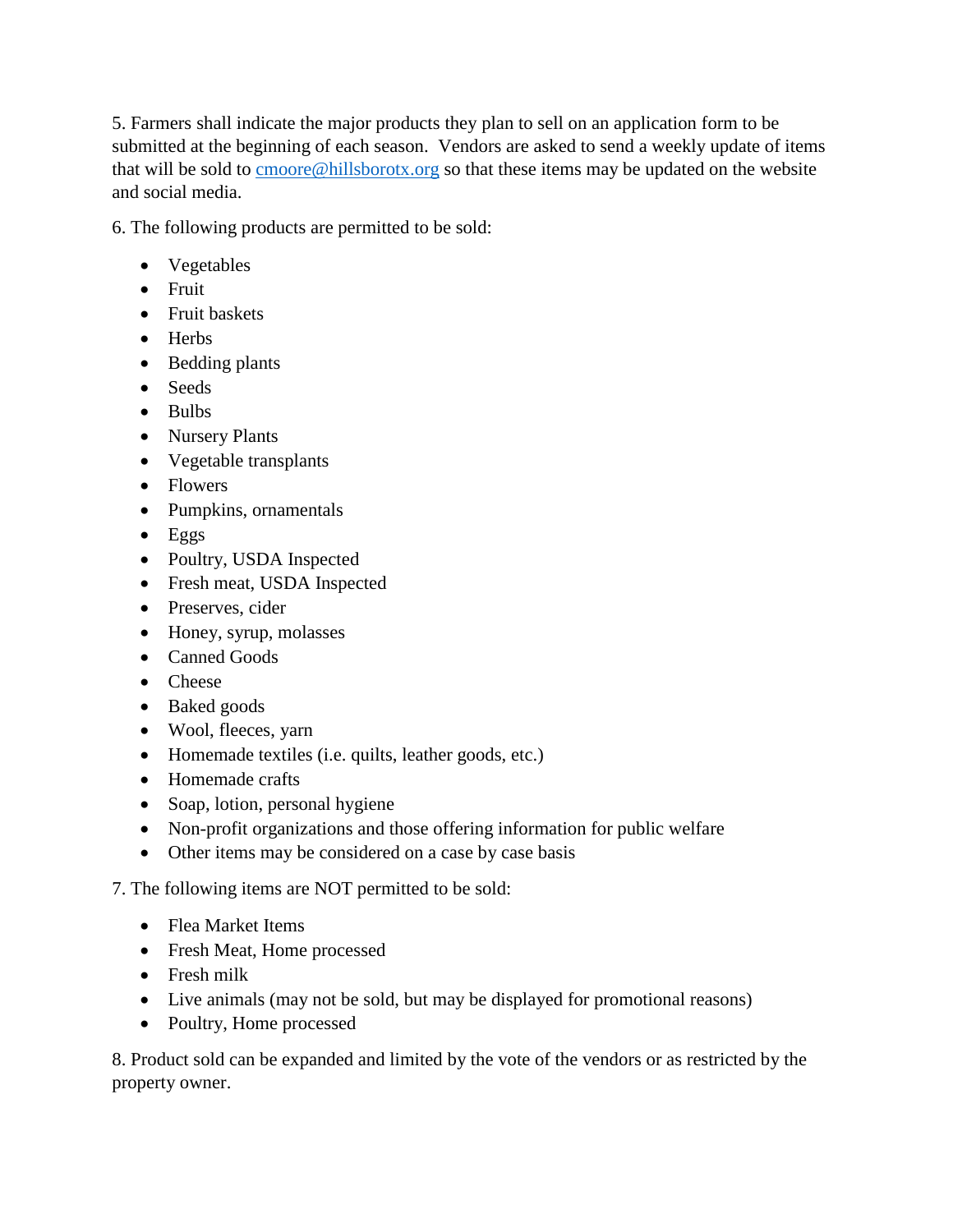9. Vendor stands will be assigned at the pre-market planning meeting each year.

10. All vendors MUST be identified. A sign identifying the name of the person/farm growing items sold at the market must be in an easily visible location on each stall.

11. Vendor stalls shall be kept clean and orderly at all times. Vendors and all employees/volunteers are asked not to smoke in their vendor area.

12. All produce must be kept off bare ground.

13. Vendors must comply with local, state and federal regulations that apply to their products. These include but are not limited to:

- Rules, regulations and guidelines found on the Texas Health and Human Services website [\(https://www.dshs.texas.gov/foodestablishments/farmersmarkets/\)](https://www.dshs.texas.gov/foodestablishments/farmersmarkets/). A good article explaining these guidelines can be found at [https://agrilifetoday.tamu.edu/2017/07/27/texas-consumers-should-know-farmers-market](https://agrilifetoday.tamu.edu/2017/07/27/texas-consumers-should-know-farmers-market-terms-regulations/)[terms-regulations/.](https://agrilifetoday.tamu.edu/2017/07/27/texas-consumers-should-know-farmers-market-terms-regulations/)
- Pesticide licensing, their safe use and residue levels
- A seal on weigh scales and compliance with other measure rules
- Participation in mandatory research and marketing assessments for certain ag commodities
- State sales tax collected as required
- Health regulations that limit the preparation of ready-to-eat foods
- Preserves, honey and canned foods labeled and limited as required
- Eggs labeled and sold at internal temperature as required.

14. No spoiled produce will be offered for sale. Quality and freshness will be two key selling points for the grower. Vendors may be asked to remove deteriorated produce or plants.

15. All vendors are responsible for the safety of the products they sell at the farmers' market. The Hillsboro Farmers' Market is not liable for sickness or injuries caused from products sold at the market.

16. Each grower will provide suitable containers for their goods. Pricing will be determined by the seller, but should fall between current wholesale and supermarket prices.

17. Produce shall be priced and sold by the pound, bunch, ear, dozen, peck, etc. If sold by weight, seller must provide the scale and it must be determined to be legal for trade by the Texas Department of Agriculture

[\(https://www.texasagriculture.gov/Portals/0/Files/ACP/Weights/Scales\\_Legal\\_Trade\\_Texas.pdf\)](https://www.texasagriculture.gov/Portals/0/Files/ACP/Weights/Scales_Legal_Trade_Texas.pdf)

18. All members will be responsible for:

- Their booth contents and setup
- Their own garbage receptacles
- Will clean up their own selling space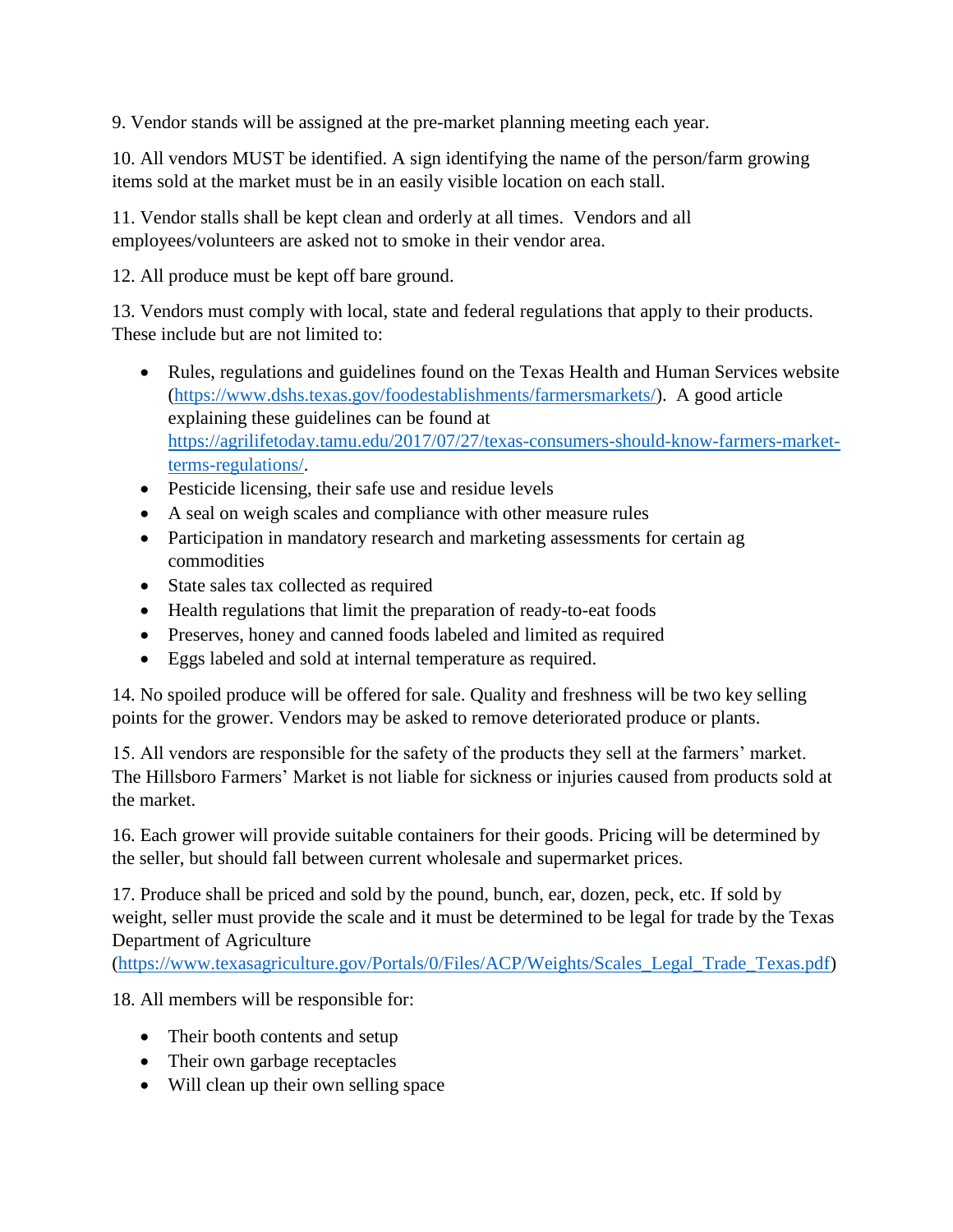Will remove all garbage at the end of each day

19. Individual sellers cannot advertise audibly on site.

20. No pets, except those animals assisting persons with disabilities, are permitted unless approved by vote of all vendors for promotional purposes.

21. Children (Under the age of 18) of sellers are the seller's responsibility and must be under adult supervision at all times.

22. Failure to comply with by-laws, after vendor is approached and a vote is called, will result in the following:

- First offense: Warning
- Second Offense: expulsion from the organization with no re-compensation to the expelled vendor.

23. Vendors must re-state their intent to participate at an appropriate time each year.

24. Rules and Regulations will be reviewed yearly by the officers and membership. The Board also has the right to make any necessary changes in the market operations at any time during the year.

Officers and Board Members of the Hillsboro Farmers' Market, along with the City of Hillsboro, Hill County, and Texas A&M AgriLife Extension Service – Hill County, will not be responsible for accidents occurring on the premises and will not be held liable for accidents.

I, **I** certify that I have read and understand the Hillsboro Farmers' Market By-Laws and Rules, and agree to follow them accordingly.

I, \_\_\_\_\_\_\_\_\_\_\_\_\_\_\_\_\_\_\_\_\_\_\_\_\_\_\_\_\_\_ certify that I am solely responsible for the safety of the products that I sell at the market.

| Signed: |  |  |  |  |
|---------|--|--|--|--|
|         |  |  |  |  |

 $\Box$  Date:

Revised March 29, 2021

# **Vendor Application Form**

|                     | Date:                                  |
|---------------------|----------------------------------------|
|                     |                                        |
|                     | (Street, City, State ZIP Code, County) |
| Farm/Business Name: |                                        |